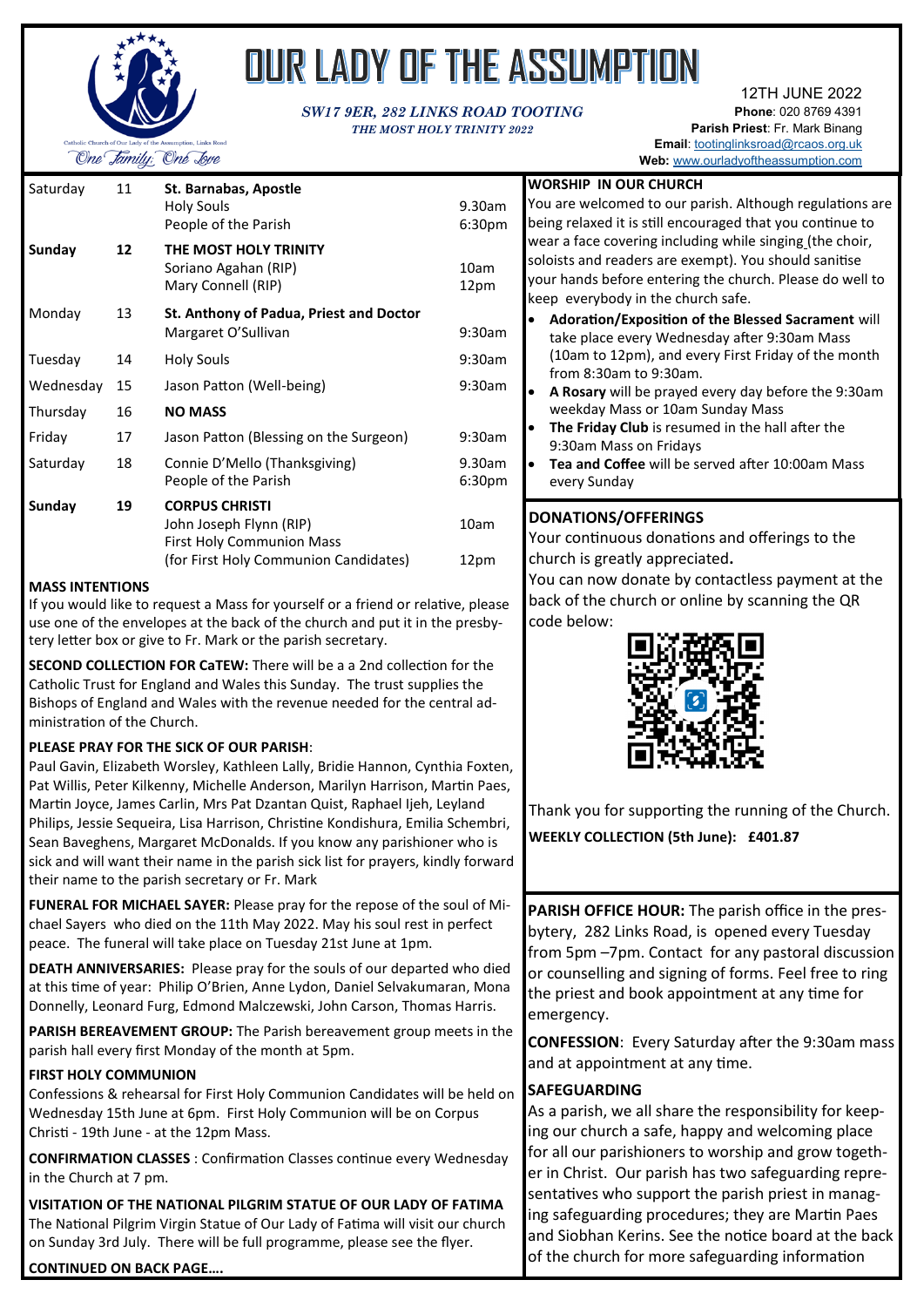**REPOSITORY**: A range of Catholic goods, cards and rosaries are available in the Parish Bookshop.

**CHOIR PRACTICE:** Choir practice will be held every **MONDAY** in the church at **7pm**. Old and new members are welcome come and sing and praise God.

**APPRECIATIONS:** Thank you for being an indefatigable and dynamic parishioner. Your sincere contribution and support is highly appreciated. God bless you.

#### **PARISH DATES FOR YOUR DIARIES**

| 1) First Holy Communion                                        | 19th June - 12pm                |
|----------------------------------------------------------------|---------------------------------|
| 2) Visitation of the National Pilgrimage of our Lady of Fatima | 3rd July-all day, see programme |
| 3) Confirmation                                                | 17th July - 12pm                |
| 4) Parish Feast Day/International Day Celebration              | 14th August - 11am              |
| 5) Archbishop John Wilson Pastoral Visit                       | 11th December - 10am            |

**SYNOD 2023**: We have put an update on our website, please see <https://stmarystooting.weebly.com/synod.html> (there is a link also on the home page of our website). Please continue to pray for the Synod—there are prayer cards are at the back of the church and the synod prayer is shown below:

#### Prayer for the Synod:

We stand before You, Holy Spirit, as we gather together in Your name.

With you along to guide us, make Yourself at home in our hearts; Teach us the way we must go And how we are to pursue it.

We are weak and sinful: do not let us promote disorder. Do not let ignorance lead us down the wrong path nor partiality influence our actions.

Let us find in You our unity so that we may journey together to eternal life and not stray from the way of truth and what is right.

All this we ask of You who are at work in every place and time. in the communion of the Father and the Son, forever and ever.

Amen.

#### **WELCOME TO NEW PARISHIONERS**

We welcome all new parishioners. We are pleased to have new members in our parish family. Be a part of us. We love you. God bless you.

# **"**OUR LADY OF THE ASSUMPTION, ONE FAMILY, ONE LOVE**"**